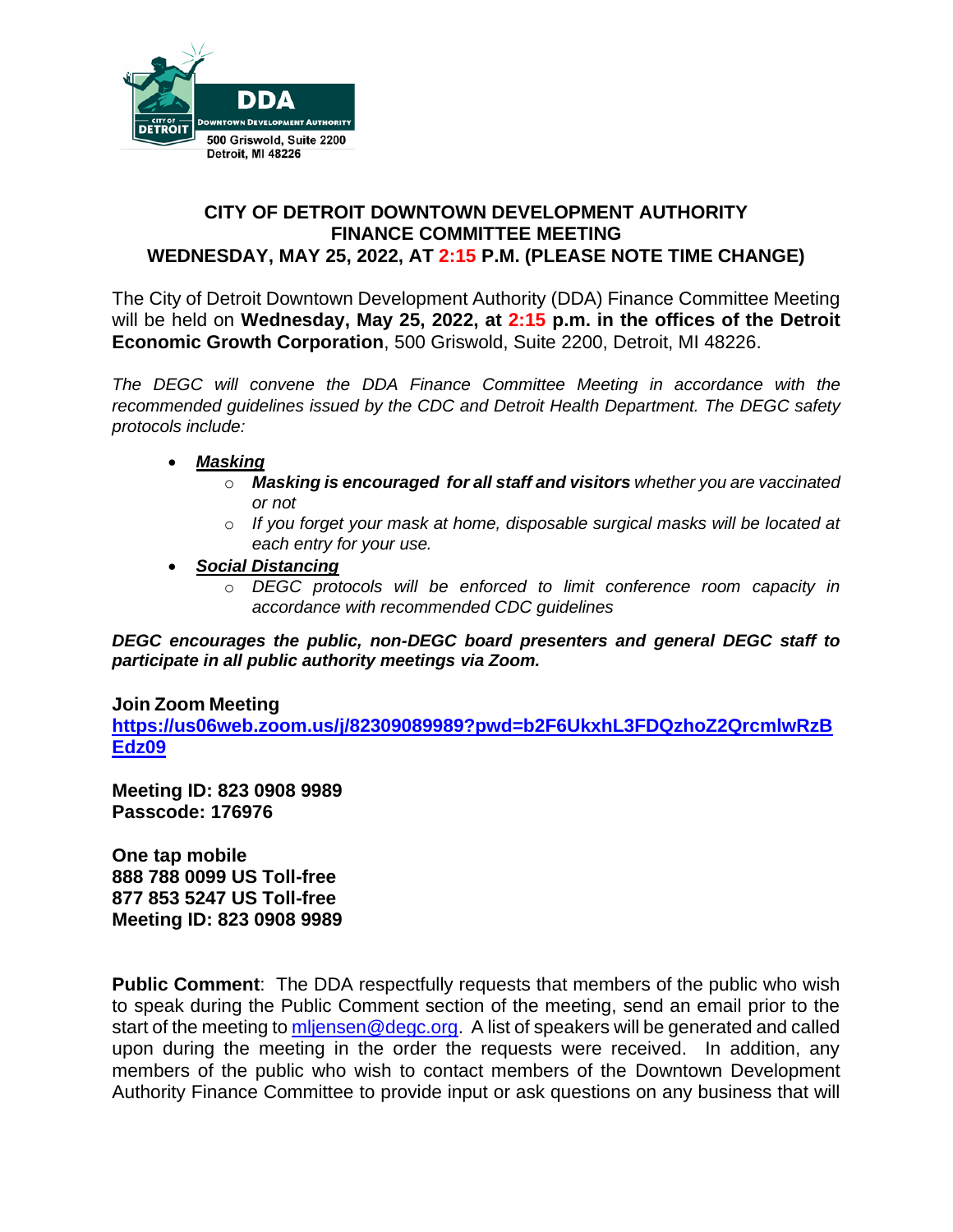

come before the Finance Committee may send an email to [mljensen@degc.org](mailto:mljensen@degc.org) and such input or questions will be distributed to the DDA Finance Committee.

With advance notice of seven calendar days, the City of Detroit will provide interpreter services at public meetings, including American Sign Language, language translation and reasonable ADA accommodations. Please contact the Civil Rights, Inclusion and Opportunity Department at (313) 224-4950, through the TTY number 711, or email [crio@detroitmi.gov](mailto:crio@detroitmi.gov) to schedule these services.